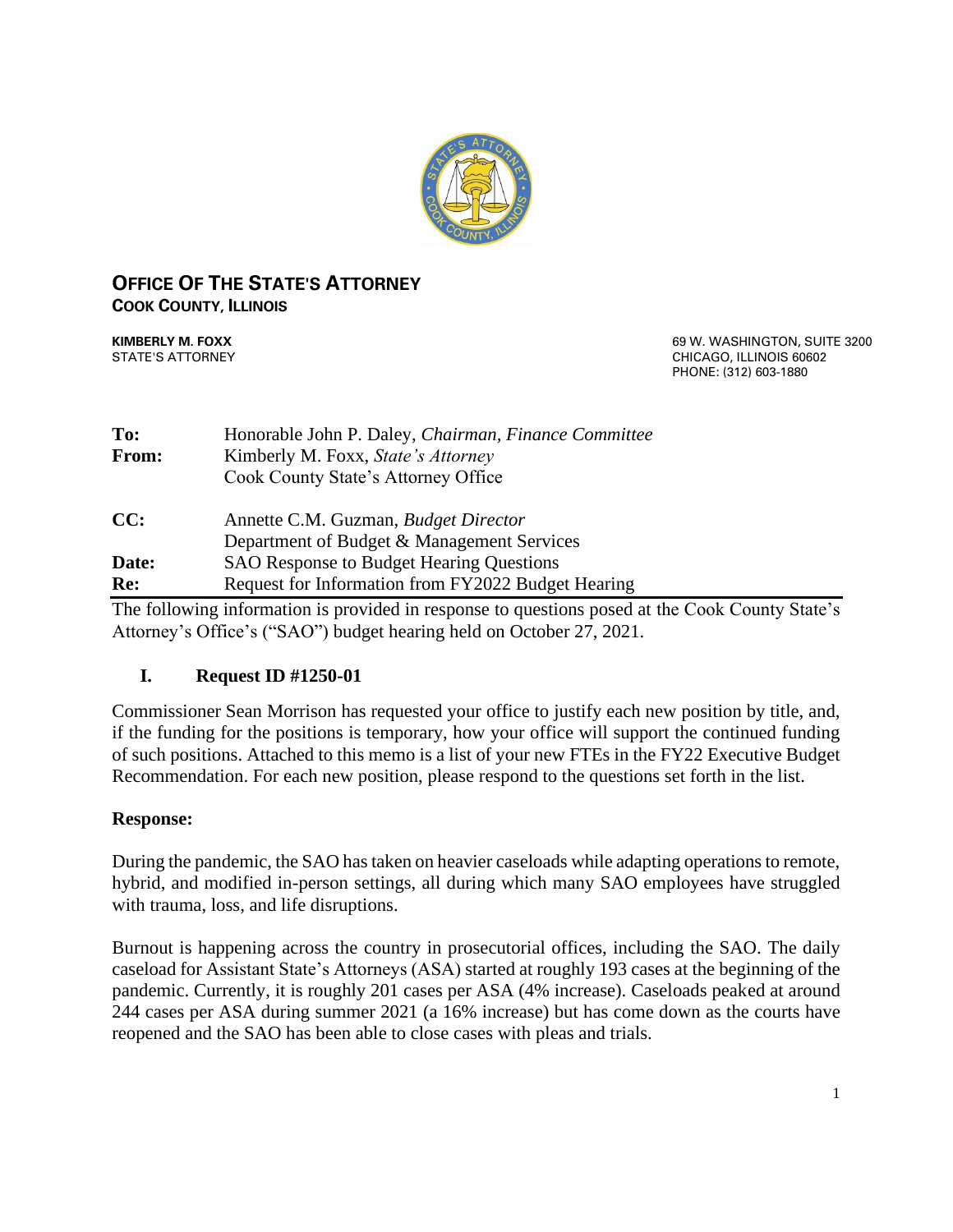The SAO is requesting 28 new positions, none of which are using temporary funding. The breakdown is below:

- Legal: 20 positions
	- o Gun Crime Strategies Unit: 5 ASAs
	- o Conviction Integrity Unit: 3 ASAs
	- o Civil: 3 ASAs
	- o Juvenile Justice: 3 ASAs
	- o Post-Conviction Unit: 2 ASAs
	- o Resentencing Unit: 2 ASAs
	- o Grand Jury: 1 ASA
	- o Preliminary Hearings: 1 ASA
- Administrative Services: 4 positions
	- o 4 Clerk I
- Investigations: 4 positions
	- o 4 Investigator I

# **II. Request ID #1250-02**

Commissioner Deer requested three specific recommendations for the Board, State's Attorney's Office, and Cook County Health to target the areas of violence and domestic violence prevention and mental health treatment.

# **Response:**

Unmet mental health needs constitute a public health crisis in Cook County and are one of the drivers of incarceration. For too long, state and local governments have slashed programs and closed clinics in areas experiencing the greatest trauma and mental health needs. Too many people receive mental health care for the first time while incarcerated. Greater resources need to be invested in mental health at the diversionary level in addition to community-based mental health treatments that prevent people from entering the criminal justice system.

Below are a few areas the SAO believes are critical to improving mental health treatment in Cook County.

- 1. *Work together:* Creating a task force/working group of stakeholders that work to address violence and the trauma caused by it, including the criminal justice and public health sectors, but also to include educators as well.
- 2. *Increase funding:* Restoring funding and access to mental health clinics and services, especially in historically disinvested and marginalized communities.
- 3. *Address trauma:* Investing in community-based, trauma-informed care, especially for children. Ensure schools whose students suffer the most from violence and trauma have fully staffed counselors and social workers. SAO personnel that work with people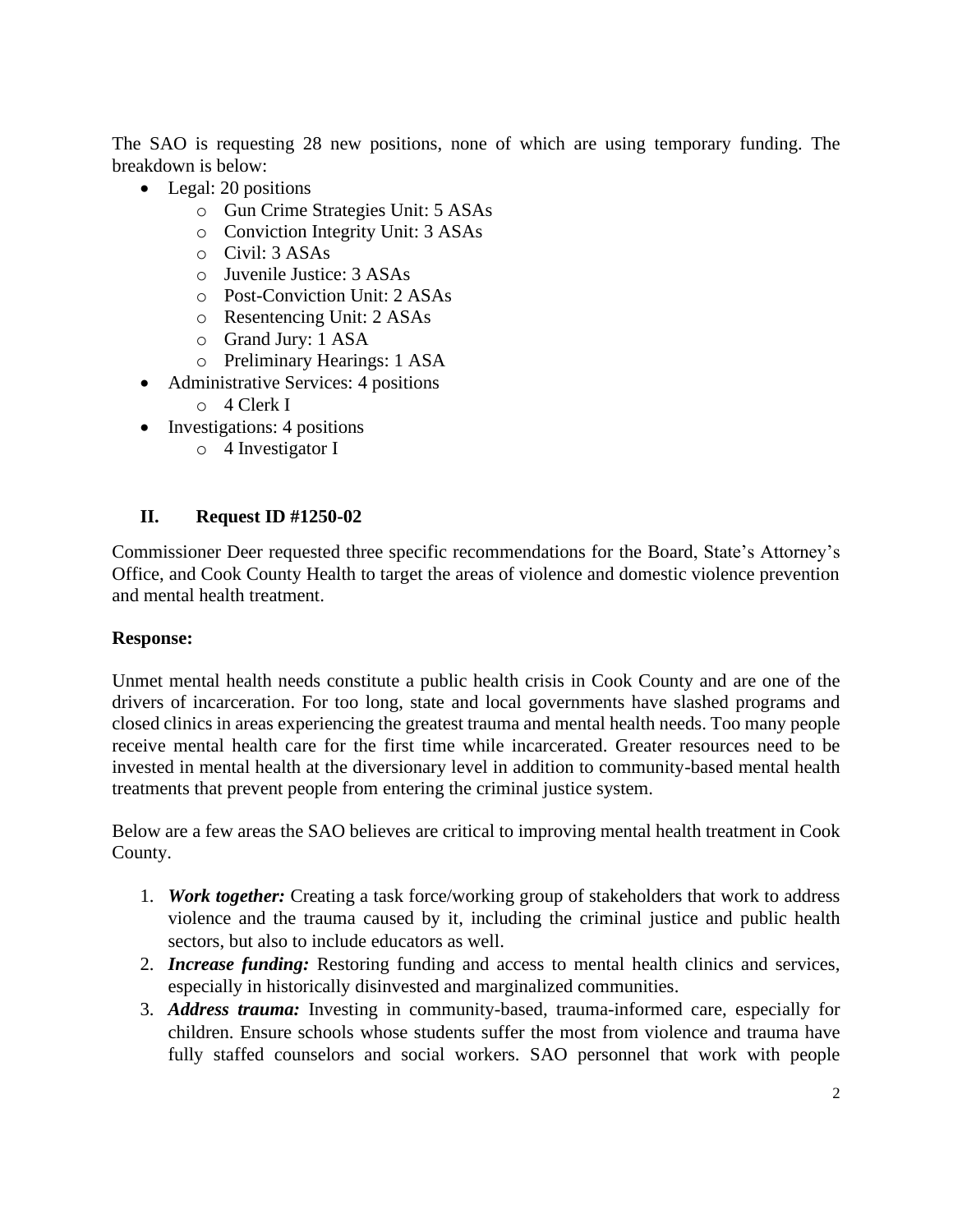experiencing trauma are trained in the most current approaches to trauma-informed care. In addition, the SAO also provides victims and witnesses a trained comfort dog named Hatty to help provide comfort and relaxation while victims are in the courthouse or while they are giving their testimony.

- 4. *Partnerships with Cook County Health:* Increasing opportunities for the criminal justice system to identify when individuals may be better served by mental or behavioral health services, to divert or proceed with cases appropriately. One option would be to create a partnership with Cook County Health as a designated service provider for diversion programs. Ideally, a partnership with CCH would provide on-site case management for individuals with mental and behavioral health needs in the SAO diversion programs.
- 5. *Expand partnerships:* Expanding the number of providers (and funding for those providers) that can help address unmet needs, such as housing, education and financial stability, may contribute to individuals' overall wellness and reduce their likelihood of encountering a mental health crisis and/or interacting with the criminal justice system. The SAO is often limited in the types of services it can refer to by the ability for insurance to cover those services.